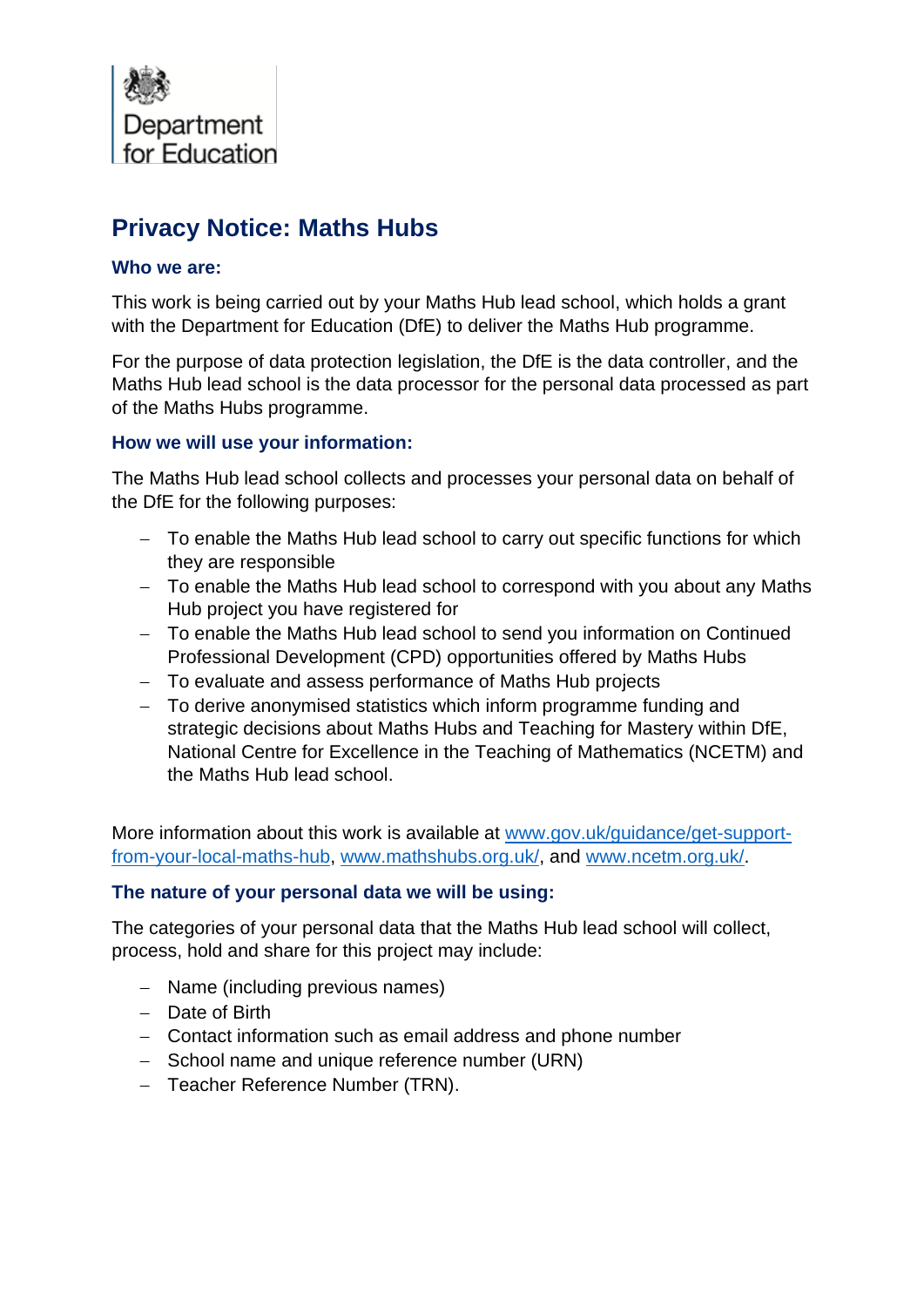#### **Why our use of your personal data is lawful:**

In order for our use of your personal data to be lawful, we need to meet one (or more) conditions in the data protection legislation. For the purpose of the Maths Hubs and Teaching for Mastery programmes, processing is necessary for the performance of a task carried out in the public interest, as defined in Article 6 (1)(e) of the GDPR.

#### **Who we will make your personal data available to:**

We sometimes need to make personal data available to other organisations. These might include contracted partners (who we have employed to process your personal data on our behalf) and/or other organisations (with whom we need to share your personal data for specific purposes).

Where we need to share your personal data with others, we ensure that this data sharing complies with data protection legislation. For the purpose of the Maths Hubs programme:

- − NCETM (National Centre for Excellence in the Teaching of Mathematics), with whom the DfE holds a contract to coordinate and manage the Maths Hubs programme, is a data processor.
- − Maths Hubs, with whom the DfE holds individual grants with each Maths Hub lead school to carry out activities aligned with the aims of the Maths Hubs programme, are data processors.

As such, personal data collected by Maths Hubs that is relevant to the successful coordination and delivery of the Maths Hubs programme will be shared with the DfE, the NCETM, and other Maths Hub lead schools. Such data may also be shared with an independent evaluator of the Maths Hubs programme and Teaching for Mastery programme.

The DfE reserves the right to share your personal data with new lead schools where additional Maths Hubs are appointed or where a lead school is de-designated and lead school status is transferred. The DfE also reserves the right to share your personal data with any organisation or consortium that holds a future contract with the DfE to coordinate and manage the Maths Hubs programme or with an independent body who will use the data to evaluate the work of the programme.

#### **Transfer to Countries Outside the European Union:**

Your personal data will not be transferred outside of United Kingdom or the European Union.

#### **How long we will keep your personal data:**

The DfE will only keep your personal data for the lifetime of the Maths Hubs programme and, where relevant, Teaching for Mastery programme plus 6 months, after which point it will be securely destroyed. Please note that, under Data Protection legislation, and in compliance with the relevant data processing conditions, personal data can be kept for longer periods of time when processed purely for archiving purposes in the public interest, scientific or historical research, and statistical purposes.